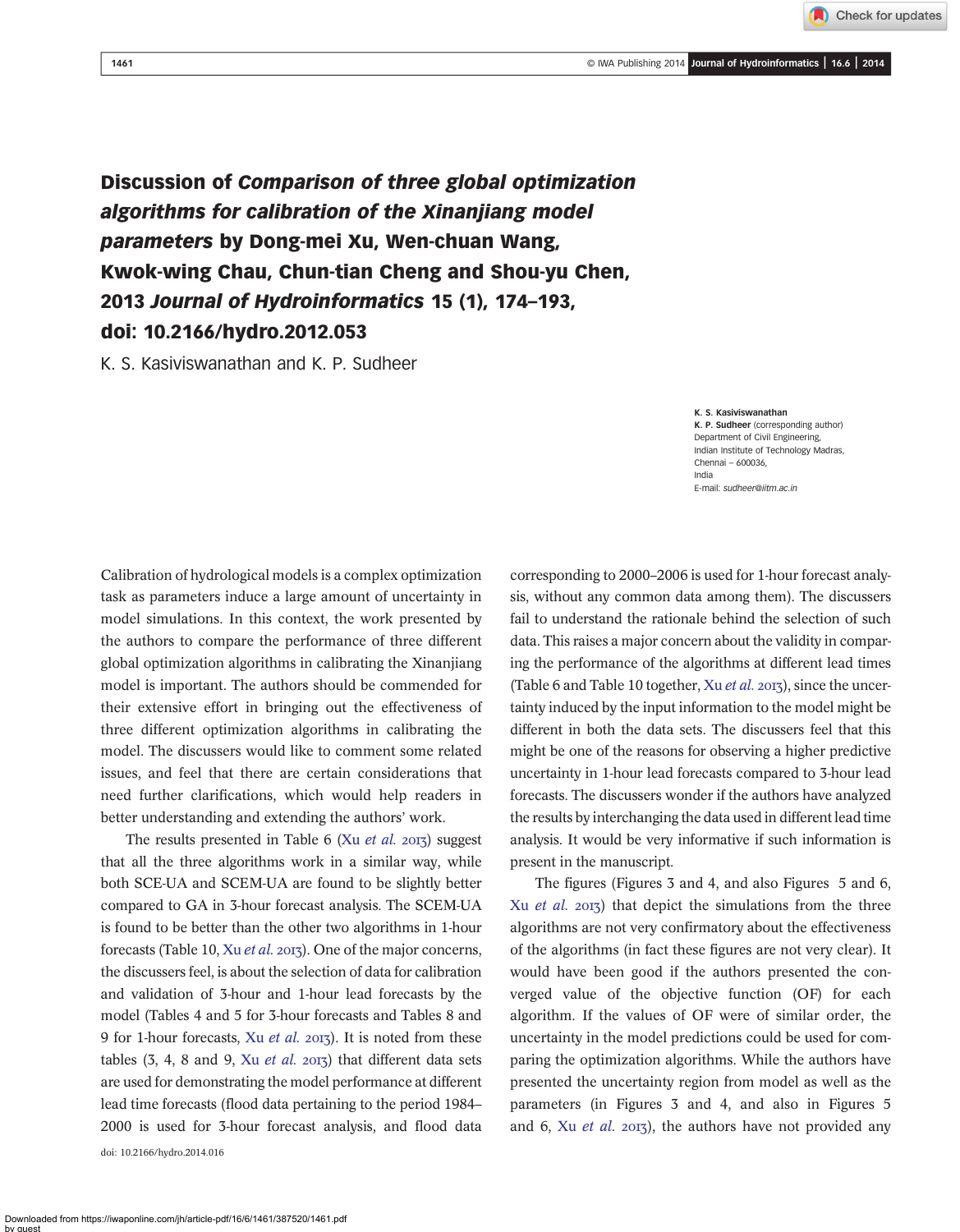details about the procedure they employed to quantify these uncertainties. The discussers do not understand the way in which they have separated the model uncertainty and parameter uncertainty. Since the quantification of predictive uncertainty is a complex task, which is faced by the modeling community in general, the discussers feel that the method of constructing the uncertainty region (presented in these figures), if discussed, should have been very useful to the readers.

Further, the authors vaguely mention model and measurement uncertainty while discussing the results presented in Figures 5 and 6 (Xu *[et al.](#page-2-0)* 2013), but the discussers fail to understand how the authors have correlated these uncertainties with the prediction uncertainty. There is no mention about the amount of measurement uncertainty present in the observed flows, and also no discussion is found about the difference between parameter and model uncertainty. It is well known that the model error is mismatched between the observed and the simulated values due to inherent uncertainty in the process [\(Shrestha & Solomatine](#page-2-0) ). These uncertainties mainly arise from input, parameter and model structure. The input uncertainty is mainly due to measurement and sampling error. The parametric uncertainty lies in the inability to identify a unique set of best parameters. The simplification, inadequacy and ambiguity in description of real world process through mathematical equation leads a model structure uncertainty.

A major concern in hydrologic modeling is the equifinality of the model parameters where multiple combinations of parameter values may yield the same model output [\(Wage](#page-2-0)[ner & Kollat](#page-2-0) 2007). Consequently, the identifiability of optimal combinations of parameters that result in a truly calibrated model is a major challenge [\(Cibin](#page-2-0) et al. 2010). In this context, the discussers wonder if the authors have made any effort to verify the variability between parameter combinations resulted from calibrating the model using different optimization algorithms. As a conclusion, the authors mention that SCEM-UA generates useful information about the nature of the response surface in the vicinity of the optimum. We did not find any results that substantiate this conclusion; also, does it mean that the other two algorithms did not converge to the optimum?

The coverage probability (also known as percentage of coverage) and width of the prediction interval are the two major indices reported in literature for evaluating predic-tion interval ([Xiong](#page-2-0) et al. 2009; [Zhang](#page-2-0) et al. 2009; [Alvisi](#page-2-0) [& Franchini](#page-2-0) 2011; [Kasiviswanathan & Sudheer](#page-2-0) 2013). The coverage probability measures the percentage of observed values that fall within the prediction band. In theory, if the width of prediction band is wider, it covers most of the observed values. However, in order to include more observed values in the prediction band, compromising on the width of the prediction band is not desirable. Since these measures are conflicting, a desired solution is to have maximum coverage with a narrow prediction band. In this premise, the discussion of authors that total prediction uncertainty range brackets the observed discharge during almost the entire 1-hour time step does not seem to be appropriate. The discussers feel that merely bracketing the entire observed values in a band does not ensure that the model predictions are less uncertain, rather one should expect a narrow prediction band that contains most of the observed values. In fact, it is very difficult to compare across uncertainty bands unless the band is numerically evaluated using certain indices ([Zhang](#page-2-0) et al. 2009; [Kasiviswanathan & Sudheer](#page-2-0) 2013).

Finally, the discussers would like to bring out the following issues related to the authors' work, which if clarified/ answered, would better enlighten the readers.

- 1. The statement of the authors, ' … greater uncertainty for 1 hour forecasting than for 3 hour forecasting under the current model structure and field data'. Generally, one expects higher uncertainty in higher lead time forecasts as one is trying to forecast a value with information available only at many time steps behind. This may plausibly be due to the difference in data used for the analysis. The discussers feel that the appropriate justification for such an observation in their results should have been presented.
- 2. The authors present the basic statistics of the parameters and the correlation between parameters that are resulted from SCEM-UA with highest posterior probability. While they have mentioned that the coefficient of variation of parameters  $D_m$ ,  $I_m$  is very high, there is no mention about the uncertainty induced by these parameters. The basic question that arises is that whether the parametric uncertainty presented in Figures 3 and 4 explains this.